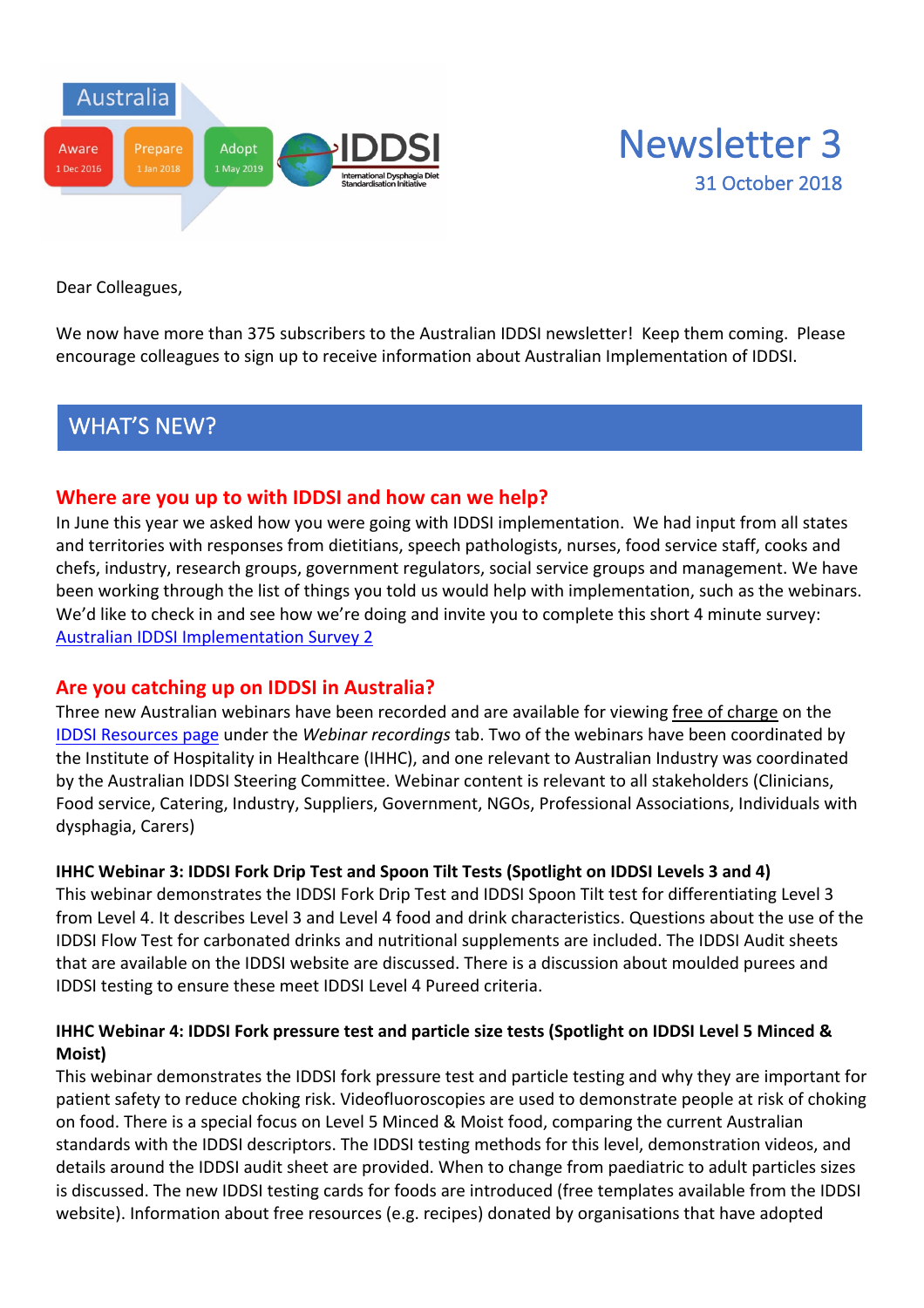IDDSI are included. The IDDSI video 'What about bread? Making an IDDSI minced and moist sandwich' is included in the presentation. Q&A's from the webinar are included.

### **Australian Industry IDDSI Webinar**

This webinar focusses on Australian industry to provide information about product labelling, common questions from consumers, and resources available to assist industry as they transition to IDDSI. The IDDSI testing methods are discussed in detail. Information on where to access the IDDSI Colour codes (CMYK, RGB, Pantone) are provided. An example implementation guide is included.

## **IDDSI Flow Test information – Using the correct 10 mL syringe is important!**

The IDDSI Flow test was standardised on a BD 10 mL syringe that measures 61.5mm from the zero line to the 10mL line (Reference code REF 302143). Please note that syringes that do not meet the measurement specification will not give accurate thickness information that is compatible with IDDSI levels. Please contact the Australian IDDSI project officer with any queries on syringe model or access information at australia@iddsi.org



## **Consumers are asking – when will industry transition to IDDSI labels?**

Thank you for the questions about when individual industry members will transition to IDDSI labels. A number of industry groups have confirmed their support of IDDSI and have asked consumers to check the manufacturer websites and to contact them directly to find out when their products will change to IDDSI labelling. Please note that Australian Industry have advised they are unlikely to provide 'transition labelling', where the old and new labels appear on the packaging due to cost. Therefore, consumers will start to see the new IDDSI labels from next year. The Australian IDDSI Steering Committee have encouraged industry to include educational material about the label changes to their customers.

## **Risk management during transition – we're all responsible**  $\odot$



As you start to look at transition to IDDSI, consider potential risks. We're all responsible for working together to keep people with chewing and swallowing problems safe during transition

to IDDSI. For example, we are aware that the Green colour change from Australian Level 150 Mildly thick to IDDSI Level 4 Extremely Thick/Puree is a noted risk. Clinicians are asked to consider whether there is a clinical risk during transition if a patient accidentally receives Extremely thick instead of Mildly thick. If there is, how will you manage that risk? Industry is encouraged to provide information in point of sale material advising of the colour change. IDDSI has provided free sticker templates that allow people to print IDDSI labels or 'This will soon be called… Extremely thick' labels, to assist during transition. Do you have any novel ideas on managing the colour change? Please email australia@iddsi.org to share your brainstorming and solutions.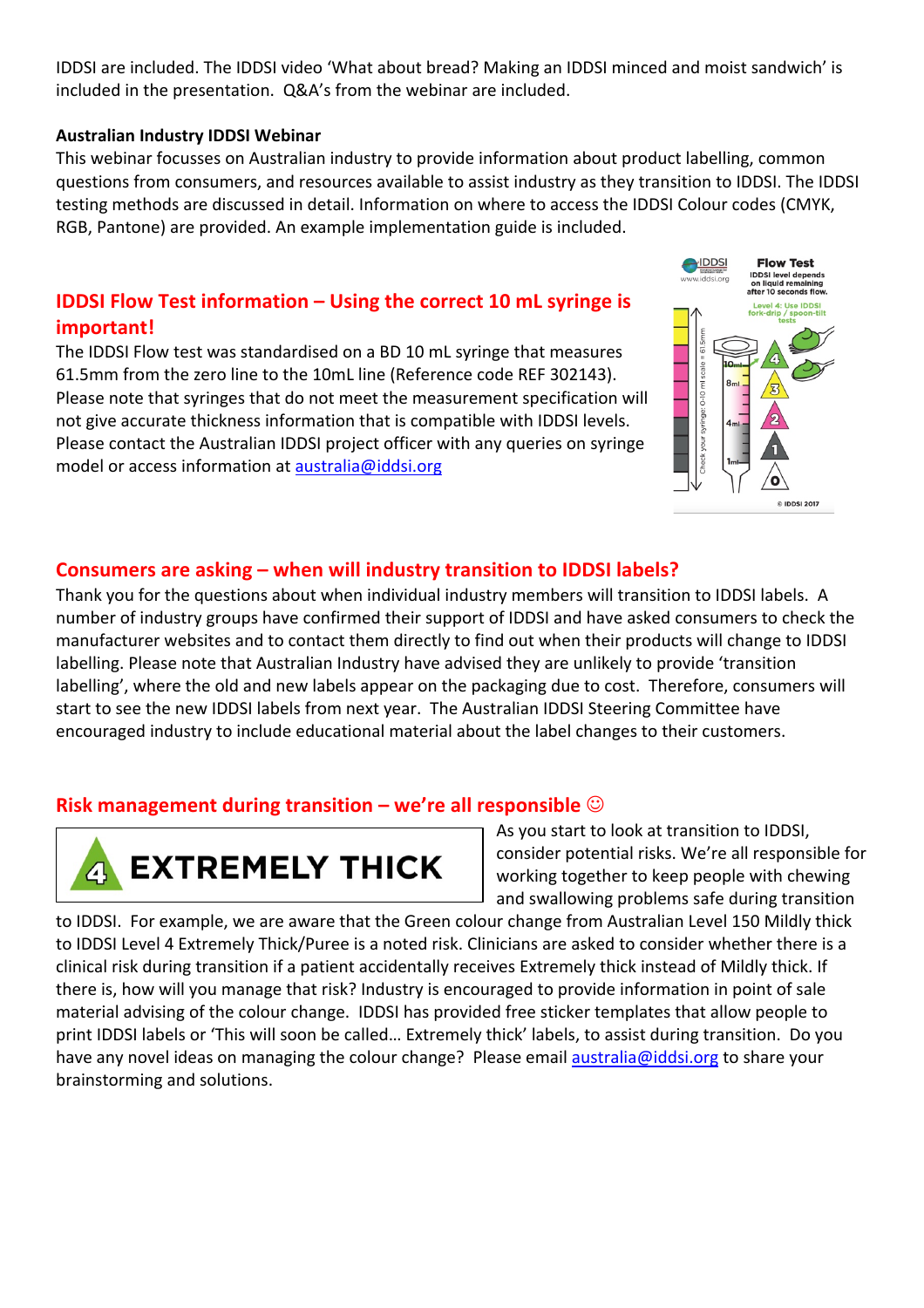# WEBINARS AND EVENTS

This webinar series has been coordinated by the Institute of Hospitality in Healthcare (IHHC).

### **Last IHHC Webinar for 2018**

**Monday 5 November 1:30pm-2:15pm AEST (\*note this is held on a Monday to avoid Melbourne Cup Day)** IHHC Webinar 5: IDDSI Fork pressure test for Level 6 Soft & Bite-Sized and topics for 2019

This webinar is presented by Dr Julie Cichero, (Co-Chair IDDSI International and Australian IDDSI Project Officer). Webinar content is presented for  $\sim$  30 minutes with the remaining time for questions and discussion.

**Registration:** You will need to register for the webinar. Webinar registration information will be loaded to the IHHC Events tab

#### **Cost to attend the live webinar:**

IHHC members – free of charge IHHC Platinum & Gold Supporters – Free of Charge – contact state chair for promo code Non-IHHC members - \$20 The video conference is hosted by Zoom meeting. You will need to register to attend the event for connection details.

All webinars will be recorded and made available for viewing on the IDDSI website after the event on the *Webinar* subtab of the IDDSI Resources page . *Recorded webinars can be viewed free of charge*.

### **Australian IDDSI Steering Committee Stakeholder Webinars – FREE**

The Australian IDDSI Steering committee recognises that different stakeholder groups have specific needs. To support the various stakeholder groups we are pleased to announce the following webinars and link details. Each webinar will commence with a 15 minute IDDSI overview, leaving the majority of the webinar for Q+A, discussion, and brainstorming. The webinars will be recorded to allow people unable to attend on the day access at a later date. We are also pleased to announce that Denise Cruikshank has agreed to present her recent IHHC National Conference presentation about the Queensland Health IDDSI implementation journey.

All webinars will be conducted using the **Zoom platform**. You will need to download the free software for use on PC, Mac, Linux, iOs or Android prior to the webinar https://zoom.us/signup. You can join from computer, ipad or mobile phone. Dial-in details are provided below if you prefer just to listen to the webinar. The meeting ID is included below with each webinar.

OR Phone to listen/participate in Zoom webinars: +61 (0) 2 8015 2088 +61 (0) 8 7150 1149

#### **IDDSI and Paediatrics**

Monday 12 November 1.30pm-2.30pm AEST - Facilitated by Julie Cichero Join from PC, Mac, Linux, iOS or Android: https://zoom.us/j/316504596 Meeting ID: 316 504 596